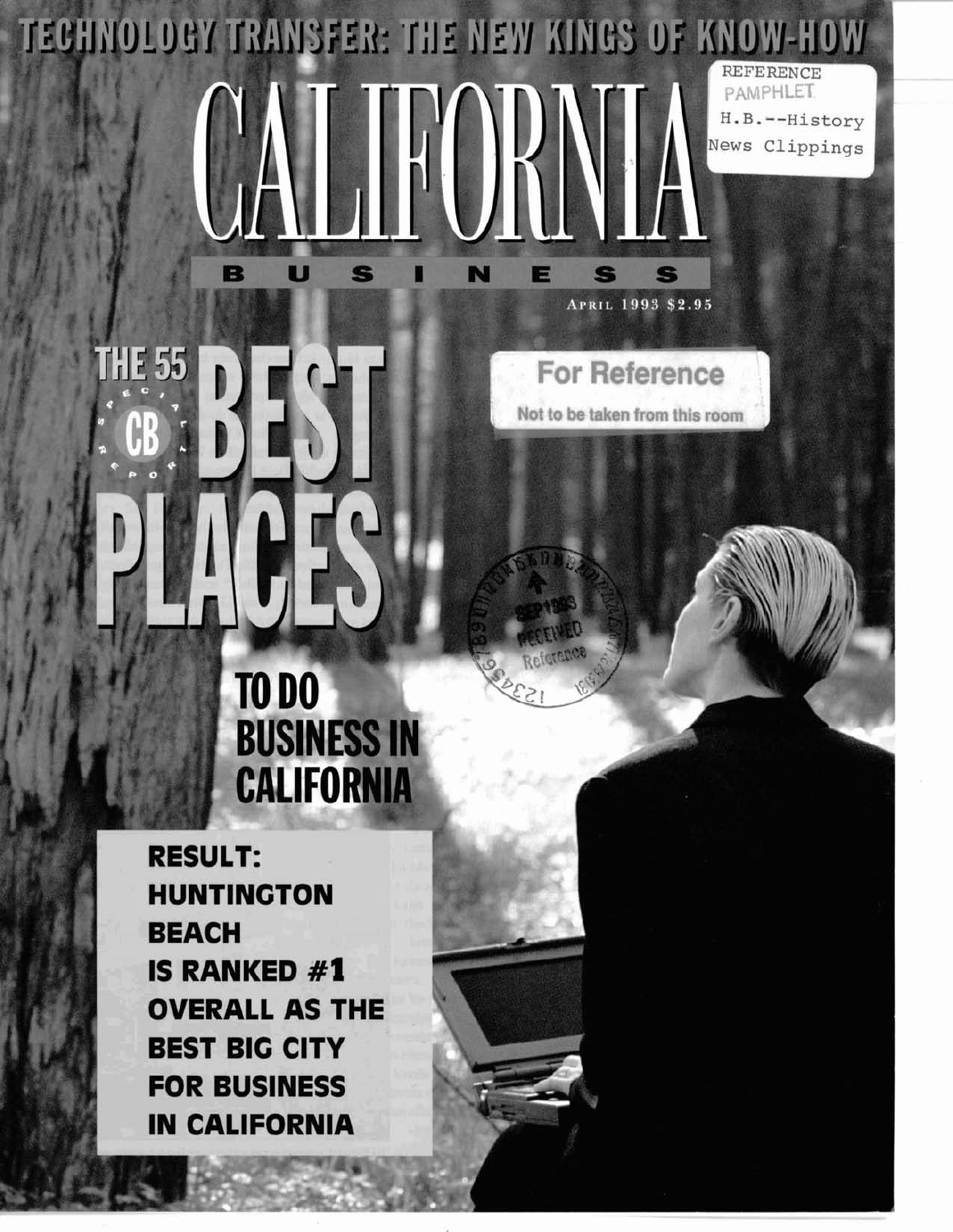To compile our final listing, we ranked cities within each group by five crucial measures-business license tax, office space lease rates, median home price, crime rate, and <sup>I</sup> cost of education-then averaged these together.

The result: Huntington Beach in Orange County emerged as best big city for business, while Lancaster in Los Angeles County was ranked best mid-sized city. Both have low business taxes-although, interestingly enough, not the business taxes—although, interestingly enough, not the<br>lowest. (Two cities—4th-ranked Glendale in the top 15 and<br>2nd-ranked Sunnyvale in the middle cities—have no busilowest. (Two cities—4th-ranked Glendale in the top 15 and ness taxes at all.) Moreover, Huntington Beach has the lowest crime rate in its group, and Lancaster is ranked 10th in crime in its category. Both have low office lease rates and spend healthy amounts on education. Only Hu spend healthy amounts on education. Only Huntirlgton Beach falls short in one measure—housing costs. Its median price tag of \$27 1,000 made it second-highest in its group.

In general, this pattern-low business taxes, low crime rates, low real estate prices, and high expenditures on education-dictated which cities ranked at the top of their categories.

Conversely, cities with the opposite pattern-high business taxes, high crime rates, high real estate prices, and less spending on education-scored near the bottom. Among big cities, San Francisco ranked last, while Berkeley was 40th in the middle cities. In both cities, companies have long ,. . MM . .&~ complained about high taxes and onerous bureaucratic rules that contribute to their cities' generally "inhospitable" business climates. Indeed, both cities have crushing business taxes. In San Francisco, our hypothetical manufacturer would pay \$1 50,000 a year, \$18,000 more than in Fresno and more than double the rate in Los Angeles. Berkeley's tax rates are comparable to big-city rates; indeed, they topped all but those of four cities.

To be sure, like any ranking, the criteria for our 55-city list are arguably arbitrary. There are many intangibles of a given community that cannot be measured, but that may be extremely important to a particular company residing there. Ambience, quality of life, natural and cultural resources, and many other factors can affect customers, workers, vendors, and management, and be critical to certain types of business.

But we're going for batting average here. And in that context, the parameters we chose are critical to the health of local businesses. Another set of important factors not directly measured in our rankings is a community's package of special incentives. Many are described briefly in the listings.

We should mention that 13 cities on our list have Enterprise Zones within their boundaries. These zones, designated by the State of California, offer tax breaks to businesses operating there, including hiring tax credits, sales-tax and use-tax credits for machinery and equipment purchased for use in the zone, net operating loss carryovers, and business expense deductions. Most also offer local Enterprise Zone incentives which may include low-interest ' loans, permit fast-tracking, job training, and site selection assistance.

## **Huntington<br>Beach** business in California

"Huntington Beach has been selected as the best big city for business in the state by California Business magazine, which analyzed 55 cities with populations of 90,000 and more. Huntington Beach had the lowest crime rate among the states biggest cities and also got very high marks for office lease rates, business license taxes and spending on education."

If you're looking for business prosperity, Huntington Beach has everything you need to get you there. And our Business Development Team has everything you need to get you here.

Let us show you how to take the red tape out of relocation and expansion. Call Tom Andrusky, Michael Gifford or Jim Lamb for the Red Carpet Treatment.

City of **Huntington Beach Business Development**  $(714) 536.5542$ FAX (714) 375-5087 (800) 533-0202

Reprinted by permission of California Business, April 1993 0 **California Business** 1993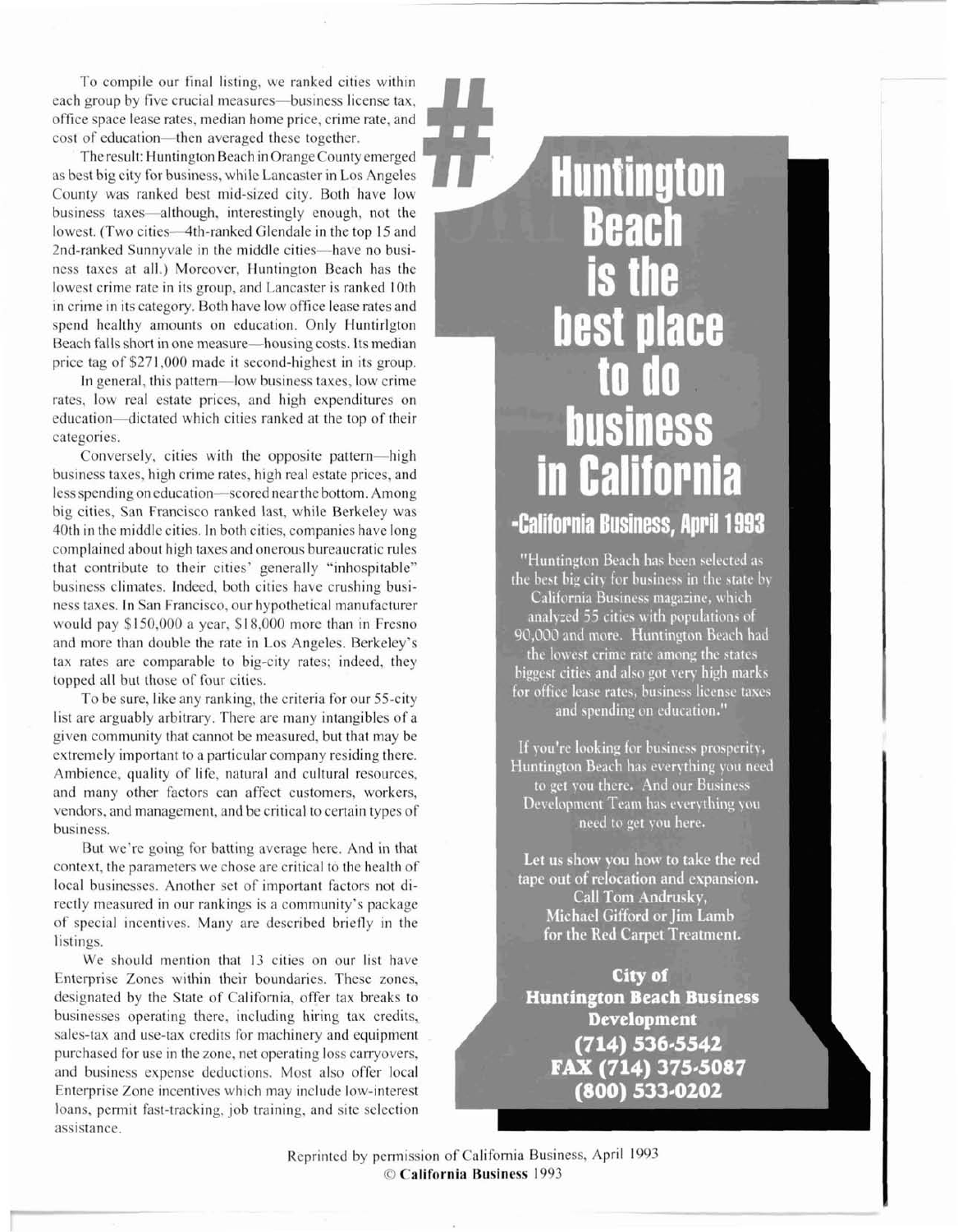## ---..-.-+-->.---- **n.-n--ela** ..,. **r-** -- , ,--

Largest Employers: McDonnell Douglas;<br>City of Huntington Beach; Golden West College<br>**Rutings Lines: Large A**: Co. Co. Co. Co. 2021, as a "iob-killing machine." More recently, mote their image as a good place to do

**business climate.** within its borders.

**HUNTINGTON BEACH PUBLIC LIBRARY** Mendocino have the same an-**7111 Taibert Avenue 1111 Taibert Avenue 1111 Taibert Avenue 1111 Taibert Avenue Property Property Property Property Property Property Property Property Property Property Property Property P** 

**Population: 185,000** public policies, taxes, regulation, economy.<br> **Largest Employers:** McDonnell Douglas: and uncharge componenting posts Most

**Price: \$271,000 <b>Crime: 1 Education:** \$4,657 remedies at the February California Eco-<br>**Transportation:** Hwy: Pacific Coast Highway, 405; nomic Summit in Los Angeles, which mits, and the city provides free seminars and meanwhile, inaugurated his Team Califor-<br>one-on-one counseling through the Huntington his program to work on business retention

> business weather blown in by government. Stephen Levy and Robert Arnold, econo-<br>mists with the Center for Continuing Study With this in mind, we set out to dismists with the Center for Continuing Study With this in mind, we set out to dis-<br>for the California Economy, challenged cover what California's cities are doing to The California Economy, challenged cover what California's cities are doing to Ueberroth at the L.A. summit. They blamed attract and retain business. The result was the national recession, defense cuts, and the "55 Best Pl Ueberroth at the L.A. summit. They blamed attract and retain business. The result was the national recession defense cuts, and the "55 Best Places, a special *California Busi*the national recession, defense cuts, and the "55 Best Places, a special *California Busi*-<br>
> real estate slump—not mass business migra- *ness* report on the state's leading business real estate slump-not mass business migration-for the state's ills, and predicted that environments. California will outpace the nation in eco-<br>nomic growth once the recovery picks up cities in the state with populations greater nomic growth once the recovery picks up cities in the state with populations greater speed.<br>
> than 90,000. The list ranged from Los An-

of companies that have left California for mond, with 92,600. Our idea was not so<br>business climate reasons that would ac-<br>count for as much as 5 percent of recent job focus on those that compete most vigor-<br>losses," said A business climate reasons that would ac- much to exclude the smaller cities as to count for as much as 5 percent of recent job focus on those that compete most vigorlosses," said Arnold. "You simply can't ously for businesses.<br>
find data to substantiate an exodus." We divided the list into two categories: find data to substantiate an exodus."

panies that have rushed to move here or expand here, either. But no matter whose side in the debate you take, one point should not be overlooked: California's great eco-<br>nomic diversity-a diversity evident in its given the latter group a decided edge.

more than 450 cities and towns.

To hear people talk about **A special California** the state's business climate. **Business report on how** you'd think California was one<br>California's vast, uniform marketplace, **California's** vast, uniform marketplace,<br> **leading cities** stretched from Oregon to **Mexico like a piece of parched**<br> **are working to leather**, with the same costs and **build a sunny** benefits felt by every business

> That isn't the case, of course. The business climate isn't the same all over the state, anymore than San Diego and  $single$  business climate, California can boast dozens of "mi-

**IUNTINGTON BEACH** eter Ueberroth, chairman of the crow business climates, eager for a piece of state Council on Competitiveness, the relocation pie, hoping to tap the natural state Council on Competitiveness, the relocation pie, hoping to tap the natural **County:** Orange last year described California's movement of companies within a dynamic nublic policies taxes requlation economy

**Eusiness License Tax:** A: \$997; B: \$267; C: \$93 as a "job-killing machine." More recently, mote their image as a good place to do **Business License Tax:** A: \$997; B: \$267; C: \$93 as a "job-killing machine." More recently, state leaders debated their concerns and business. They know that, with tax dollars remedies at the February California Fco- as scarce as they are in California, smart **Transportation:** *Hwy*: Pacific Coast Highway, 405; nomic Summit in Los Angeles, which communities don't sit back and yawn when *Air:* Orange County Airport; *Rail:* Southern spawned several bills now before the Leg- new Air: Orange County Airport; Rail: Southern spawned several bills now before the Leg- new businesses show up at the door. They Pacific; *Port:* Long Beach, Los Angeles. **Special** spawned several bills now before the Leg- ne islature to ease regulations and reform work-<br>ers' compensation. Governor Pete Wilson. must actively court new businesses, as well personally to explain city regulations and per- ers' compensation. Governor Pete Wilson, must actively court new businesses, as well<br>mits, and the city provides free seminars and meanwhile, inaugurated his Team Califor- as one-on-one counseling through the Huntington nia program to work on business retention. want to maintain a healthy tax base and Beach Small Business Administration. Not everyone agrees, however, that strong community. With Beach Small Business Administration.<br>
Not everyone agrees, however, that strong community. With the competition<br>
Development, 714-536-5582.<br>
Universe Section California's economic woes are due to foul keener than ever befo

California will outpace the nation in eco-<br>nomic growth once the recovery picks up<br>speed.<br>"No one has been able to produce a list geles, with 3.5 million residents, to Rich-<br>of companies that have left California for mond,

It's also hard to find California com-<br>panies that have rushed to move here or cities. Clearly, big cities have big-city prob-<br>expand here, either. But no matter whose lems and big-city costs, which are typically<br>side in t



The Pierside Pavilion at top-ranked Huntington Beach: low taxes and low crime.